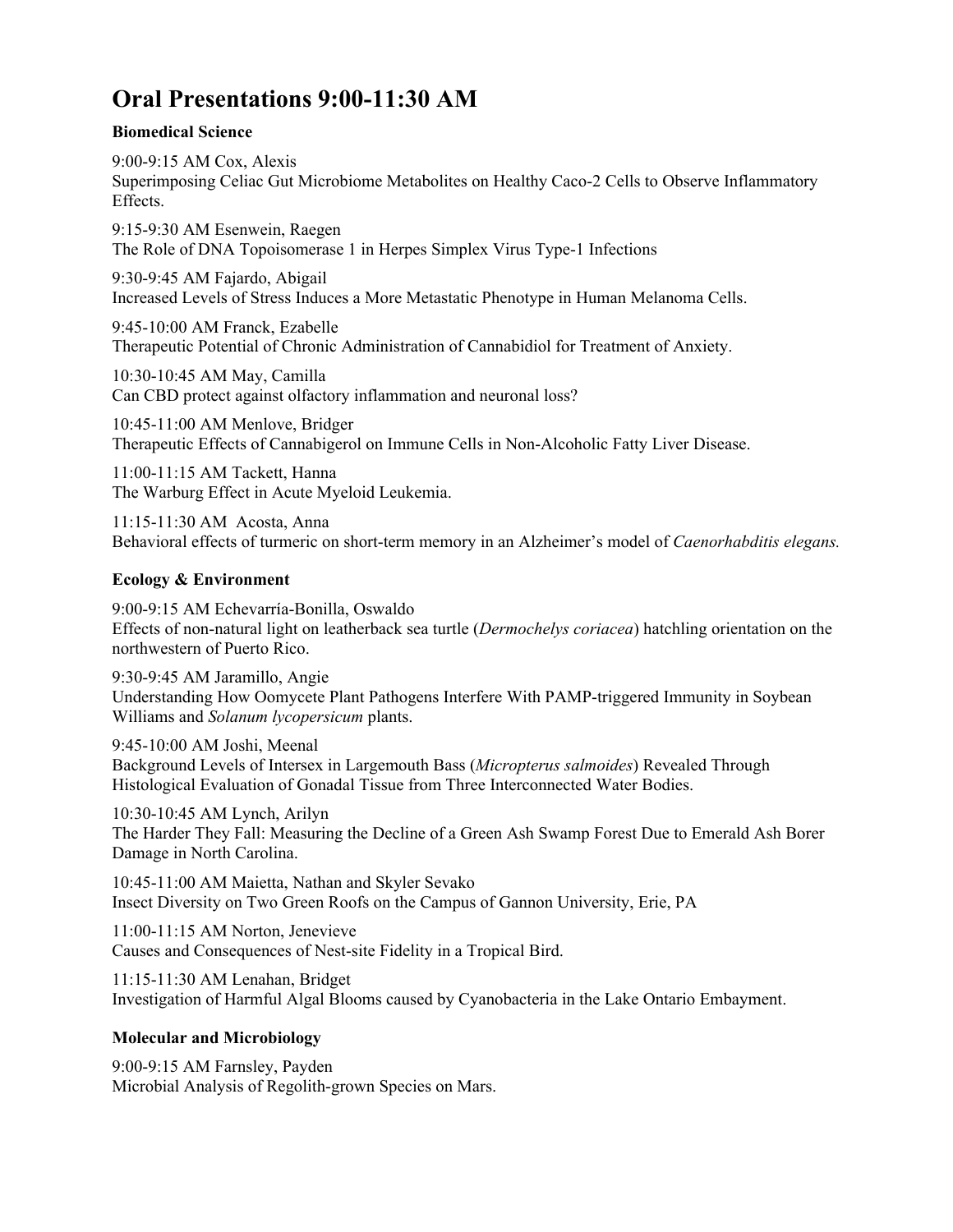9:15-9:30 AM Fuller, Gwynna Nuclear Versus Cytosolic Expression of Goosecoid During Neuroblast Delamination in the Chicken Otocyst.

9:30-9:45 AM Gaona, Isabella The Effect of Topoisomerase II on Zebrafish Behavior and Neural Organization.

9:45-10:00 AM Kaimari, Abdulraheem Novel Lead Compounds Demonstrating Anti-biofilm Properties in *Staphylococcus aureus* May Act as Nor-A Efflux Pump Inhibitors.

10:30-10:45 AM Matt, Laura Antibacterial Properties of a Novel 1,2,4 Oxadiazole.

10:45-11:00 AM Quiñones Barreto, Miliarys Optimization of RNA Extraction Yields from White Blood Cells of Bovines With Mastitis.

11:00-11:15 AM Rushanika, Shukuru Utilizing Nur77 as a Surrogate Biomarker for CD8+ T cell Activation to Assess the Immunological Effects of Berberine and Exercise.

11:15-11:30 AM Floyd, Evan The Patent Pending HEFY Assay: A Novel Assay for Biofilm Inhibition in *Bacillus subtilis* and *Staphylococcus aureus*.

## **Poster Session 1:30-3:30 PM**

### **Biomedical Science**

Poster # 1 Chekuri, Isha Mitochondrial Dynamics are Disrupted in CVB3 Acute Myocarditis.

Poster # 2 Coffman, Electra PA28γ Regulation of H4K20me3 Under Genotoxic Stress.

Poster # 3 Ferlan, Emma, Priya Gupta, and Grace Callahan Dietary Impacts on Development in Fruit Flies (*Drosophila melanogaster*).

Poster # 4 Lane, Ethan Quantifying p53 Regulated Genes in a Zebrafish Melanoma Model.

Poster # 5 Newman, Tabitha The Effects of Topoisomerase II Inhibition with Hu-331 or Cannabidiol on Embryonic Cell Death

Poster # 6 Romo, Caroline Micromolar Concentrations of Methionine Aminopeptidase Inhibitor Has Little Cytotoxic Effect on Cancerous and Non-cancerous Mammalian Cells.

Poster # 7 Slotnick, Nathan Inducible BORIS Expression in HCT116 Cells.

Poster # 8 Stone, Nicole Role of STC1 Gene in Proliferation and Invasion of Lung Cancer Stem Cells.

Poster # 9 Teodoro, Lara Isis Matryoshka Virus; Investigating Protein Function

Poster # 10 Webster, Emilie L. The Effect of HAE-RND Efflux Pump Expression on Aminoglycoside Sensitivity in *Escherichia coli*.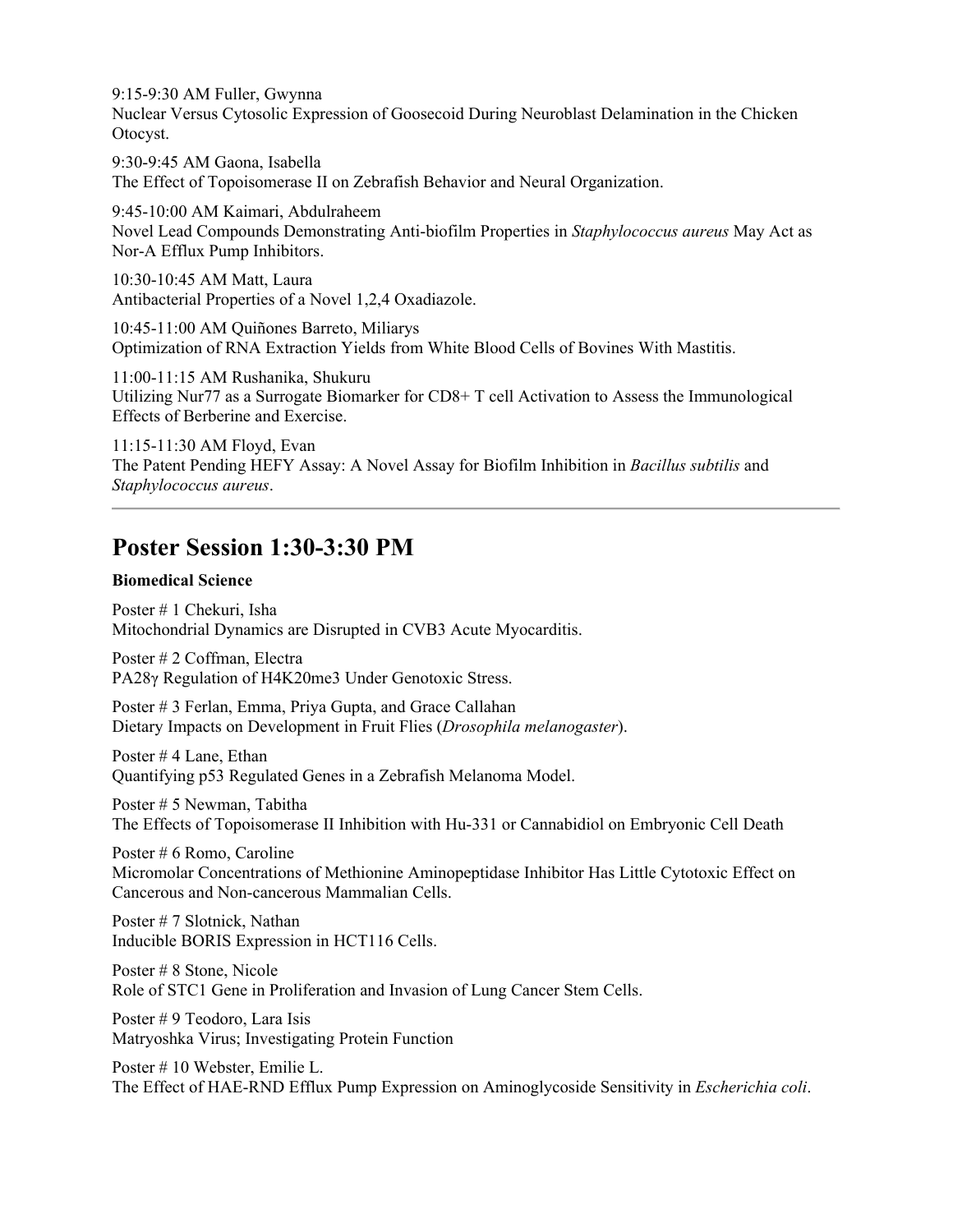#### **Ecology & Environment**

Poster # 11 Al-Rubayie, Raunak Remote Sensing Freshwater Bacteria in Great Lakes.

Poster # 12 Cossey, Larry Detecting Variations in Microbial Concentrations in Oklahoma Lakes.

Poster # 13 Estrella, Catrina and Nanyely Arno Is There a Trade-off Between Reproduction and Longevity?

Poster # 14 Givens, Gina Data Needs for Designing and Implementing Go Slow Zones to Mitigate Impacts on Sea Turtles.

Poster # 15 Leonhardt, Justin Microbial Soil Community Profiling of Grace Street Park Outer Walking Paths in Greenwood, South Carolina through Illumina MiSeq Sequencing.

Poster # 16 Plymale, Aubree The Evaluation of Prescribed Fire Frequency and Burn Severity on the Ecological, Chemical, and Microbiological Soil Parameters in Post-agriculture Plots.

Poster # 17 Quintanilla, Cristofher PLTL Sessions in an Introductory Biology Class and Their Effects.

Poster # 18 Ray, Sam Molecular identification of arthropods colonizing decomposing meso-mammalian carcasses.

Poster # 19 Sheridan, Bianca The Maize-10-Maze Project, an Educational Public Chromosome Map Garden Featuring the Mutants of Maize.

Poster # 20 Swartzentruber, Zachrey Heads up: The Effects of Age, Sex, and Group Size on Vigilance in White-tailed Deer.

Poster # 31 Ghimire, Purnima Exposure of Predator Scent to Vanessa Claudi Changes Their Behavior Toward Predator Scent.

Poster # 32 Milligan, Johnathan Sophisticated Beanwater.

### **Molecular and Microbiology**

Poster # 21 Barry, Ashley Sucralose and the Commensal Species of the Gut Microbiome.

Poster # 22 Calbaza, Gia-Maria Implementing Transposon Mutagenesis to Investigate Proteins That Alter the Expression of Bacterioferritin Comigratory Protein in *Bacillus subtilis*.

Poster # 23 De Lucia, Ayuni Leishmaniasis; Combatting Vault Shell Drug Resistance

Poster # 24 Enos, Madeleine The Hsp90 Chaperone Regulates p38 Activation During ER Stress.

Poster # 25 Gonzalez, Mariangelis The Role of klp-13 in Phasmid Neurons in *C. elegans*.

Poster # 26 Mota, Rosabely